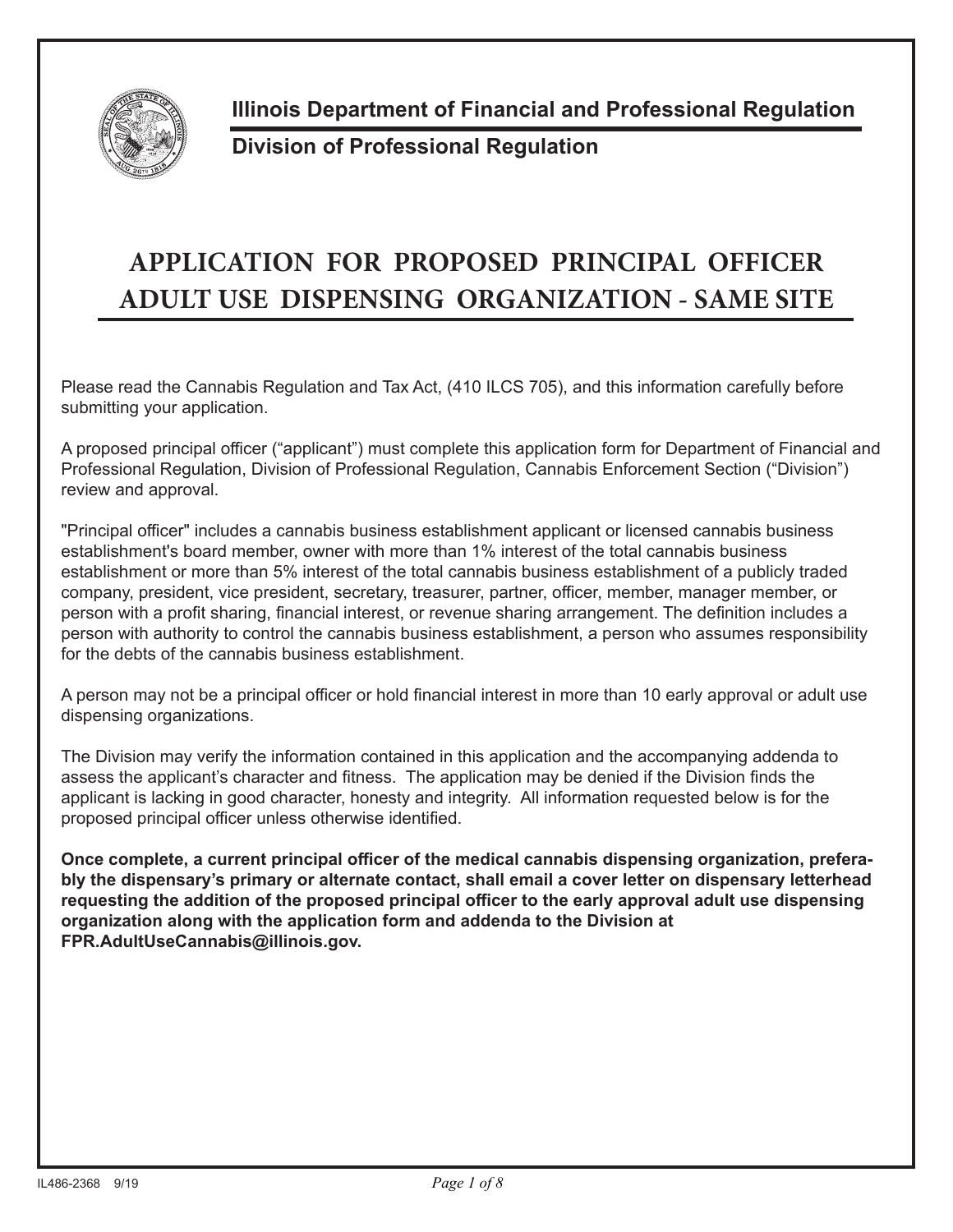| <b>FIRST NAME</b>                     |                                                                                                                                                                                                                                                                       | M.I.                                       | <b>LAST NAME</b>                              |                                                                                                                         |  |  |
|---------------------------------------|-----------------------------------------------------------------------------------------------------------------------------------------------------------------------------------------------------------------------------------------------------------------------|--------------------------------------------|-----------------------------------------------|-------------------------------------------------------------------------------------------------------------------------|--|--|
| MAIDEN NAME (If Applicable)           |                                                                                                                                                                                                                                                                       |                                            |                                               | ALIAS (If Applicable)                                                                                                   |  |  |
|                                       | MAILING ADDRESS (P.O. Box may not be used)                                                                                                                                                                                                                            |                                            |                                               |                                                                                                                         |  |  |
| PHONE NUMBER<br><b>E-MAIL ADDRESS</b> |                                                                                                                                                                                                                                                                       |                                            |                                               |                                                                                                                         |  |  |
| DATE OF BIRTH                         |                                                                                                                                                                                                                                                                       | <b>GENDER</b>                              | <b>RACE</b>                                   |                                                                                                                         |  |  |
| SOCIAL SECURITY NUMBER                |                                                                                                                                                                                                                                                                       |                                            | PROPOSED TITLE IN THE DISPENSING ORGANIZATION |                                                                                                                         |  |  |
| PERCENT OWNERSHIP                     |                                                                                                                                                                                                                                                                       | <b>TYPE OF OWNERSHIP</b>                   |                                               |                                                                                                                         |  |  |
|                                       | <b>DISPENSING ORGANIZATION BUSINESS NAME</b>                                                                                                                                                                                                                          |                                            |                                               |                                                                                                                         |  |  |
|                                       | DISPENSING ORGANIZATION BUSINESS ADDRESS                                                                                                                                                                                                                              |                                            |                                               |                                                                                                                         |  |  |
|                                       | DISPENSING ORGANIZATION LICENSE NUMBER(S)                                                                                                                                                                                                                             |                                            |                                               |                                                                                                                         |  |  |
| <b>DISPENSARY NAME</b>                |                                                                                                                                                                                                                                                                       |                                            |                                               |                                                                                                                         |  |  |
| <b>DISPENSARY ADDRESS</b>             |                                                                                                                                                                                                                                                                       |                                            |                                               |                                                                                                                         |  |  |
| with:                                 |                                                                                                                                                                                                                                                                       |                                            |                                               | Other than this application, name any other Dispensing Organization or Cultivation Center, this applicant is associated |  |  |
|                                       |                                                                                                                                                                                                                                                                       |                                            | <b>MANDATORY ADDENDA:</b>                     |                                                                                                                         |  |  |
|                                       | <b>Officer Attestation Form.</b>                                                                                                                                                                                                                                      |                                            |                                               | Addendum A. Principal Officer Attestation: Each principal officer must sign, date and complete the Cannabis Principal   |  |  |
|                                       | Addendum B. Criminal History Form, if needed.                                                                                                                                                                                                                         |                                            |                                               |                                                                                                                         |  |  |
|                                       | Addendum C. Fingerprint-based criminal history records check: Submit the IDFPR Fingerprint Consent Form and<br>the livescan vendor receipt. Fingerprints must be taken by an Illinois licensed livescan vendor within 30<br>days before the date on this application. |                                            |                                               |                                                                                                                         |  |  |
|                                       | Addendum D. Submission of a resume summarizing education, work experience and involvement in the cannabis<br>business or related industry.                                                                                                                            |                                            |                                               |                                                                                                                         |  |  |
|                                       | <b>Addendum E.</b> Financial Disclosures including:                                                                                                                                                                                                                   |                                            |                                               |                                                                                                                         |  |  |
|                                       | 1.                                                                                                                                                                                                                                                                    | applicant and the dispensing organization. |                                               | A statement disclosing relevant business transactions and financial information between the                             |  |  |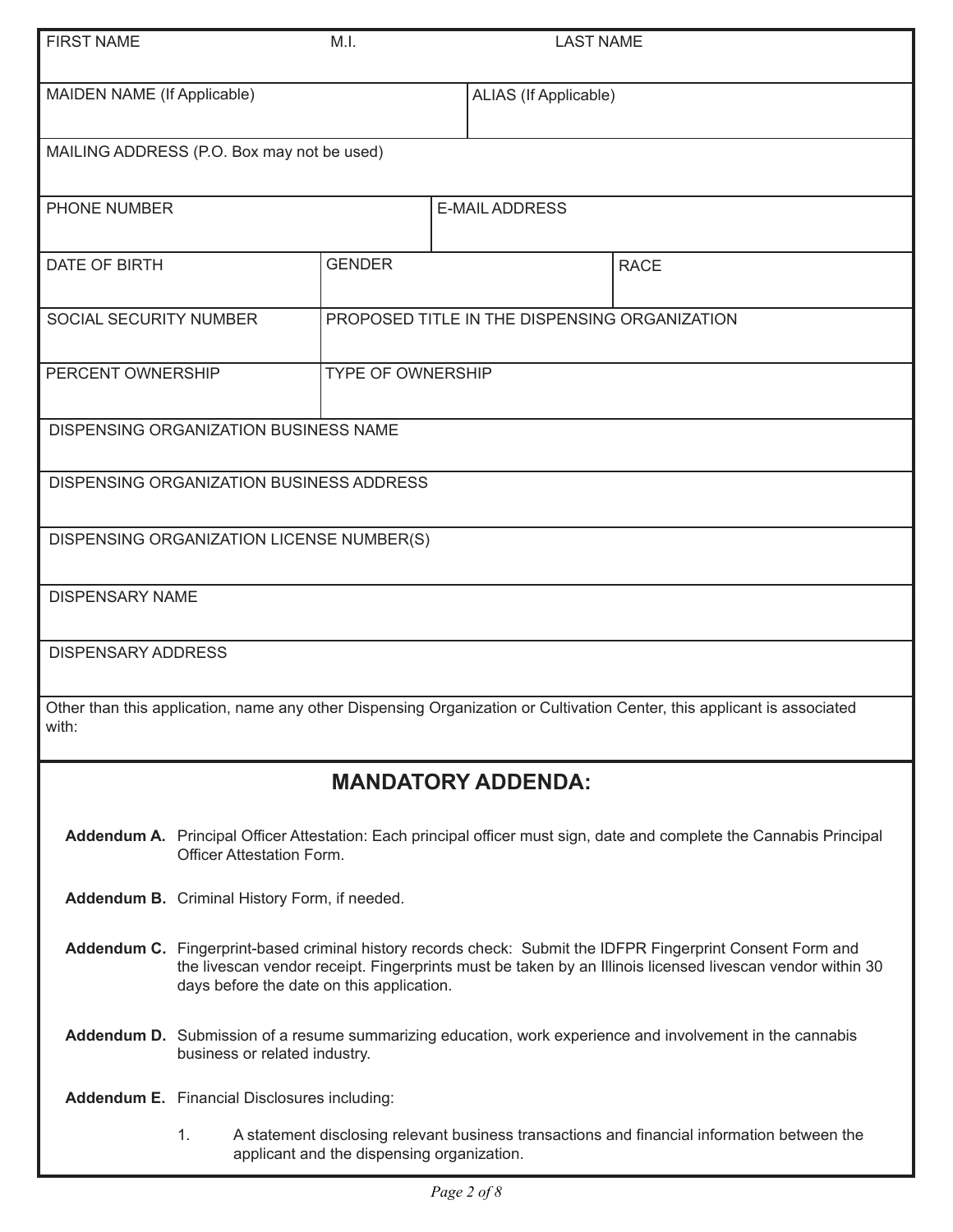**Addendum E.** Financial Disclosures including: (Continued)

- 2. Copies of compensation agreements among the applicant and any persons having a financial interest in the dispensing organization, or a narrative if the compensation agreement is oral.
- **Addendum F.** Letter of Good Standing: For each out-of-state registered cannabis dispensary and/or cultivation center that you are a principal officer, manager, board member or owner of, submit a letter of good standing from the licensing agency.

Applicants that already have an existing adult use dispensary license or medical cannabis registration do not need to submit a letter of good standing.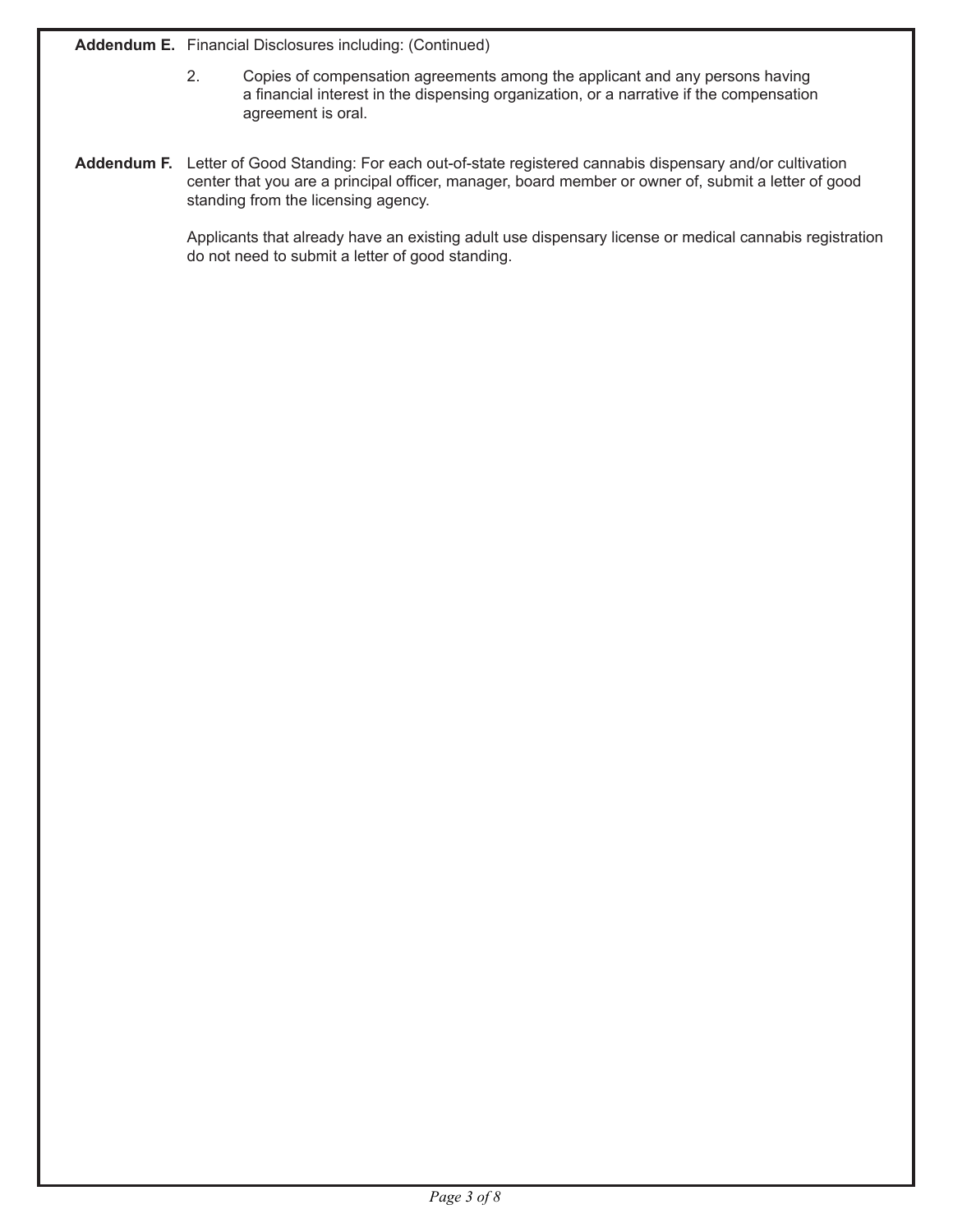## **Addendum A.**

## **Adult Use Cannabis Dispensing Organization Prospective Principal Officer - Attestation Form**

*A proposed principal officer must sign, date and have this form notarized. Signatures on this form signify compliance with 410 ILCS 705/5-20(a) and 410 ILCS 705/15-15(b)(3) and (6), 15-20(c)(14), or 15-25(d)(5).* 

All proposed principal officers shall certify and attest, under penalty of perjury, that each of the following statements made are true and correct. **Failure to certify and attest or making a false statement may result in denial of the application.**

|     |                                                                                                                                                                                                                                                                                                                                            | <b>YES</b> | <b>NO</b> |
|-----|--------------------------------------------------------------------------------------------------------------------------------------------------------------------------------------------------------------------------------------------------------------------------------------------------------------------------------------------|------------|-----------|
| 1.  | I understand that the information provided to the Division on this application is true, correct<br>and complete.                                                                                                                                                                                                                           |            |           |
| 2.  | I understand that the dispensary has safes or vaults with dimensions sufficient for storage of<br>cannabis and currency. 410 ILCS 705/15-100(c)(6) and (7).                                                                                                                                                                                |            |           |
| 3.  | The dispensary does or will meet State and local building and fire codes. Local ordinances<br>are or will be met relevant to the dispensary location prior to operation. I understand that the<br>dispensing organization will continue to meet State and local building and fire codes, and<br>applicable local ordinances.               |            |           |
| 4.  | I understand that the Division's approval of the registration packet means the information<br>and plans in the registration packet became a condition of the registration. I understand that<br>dispensing organizations have a duty to promptly disclose any material changes to the<br>information contained in the registration packet. |            |           |
| 5.  | I understand that all principal officers of the dispensary are listed in the registration materials<br>or have been subsequently disclosed to the Division.                                                                                                                                                                                |            |           |
| 6.  | I understand that I am not and will not be a principal officer in or hold financial interest,<br>whether indirect or direct, in more than ten early approval adult use dispensing organization<br>licenses, conditional adult use dispensing organization licenses, or adult use dispensing<br>organization licenses.                      |            |           |
| 7.  | I understand that I will not divert cannabis pursuant to 430 ILCS 130.                                                                                                                                                                                                                                                                     |            |           |
| 8.  | I understand that I will respond to the Division's requests for supplemental information.                                                                                                                                                                                                                                                  |            |           |
| 9.  | I understand that I will apply for an agent identification card through the Division, and visibly<br>display it while at the dispensary.                                                                                                                                                                                                   |            |           |
| 10. | I understand that I will immediately return my dispensing organization agent identification card<br>to the dispensing organization if I no longer serve as a principal officer.                                                                                                                                                            |            |           |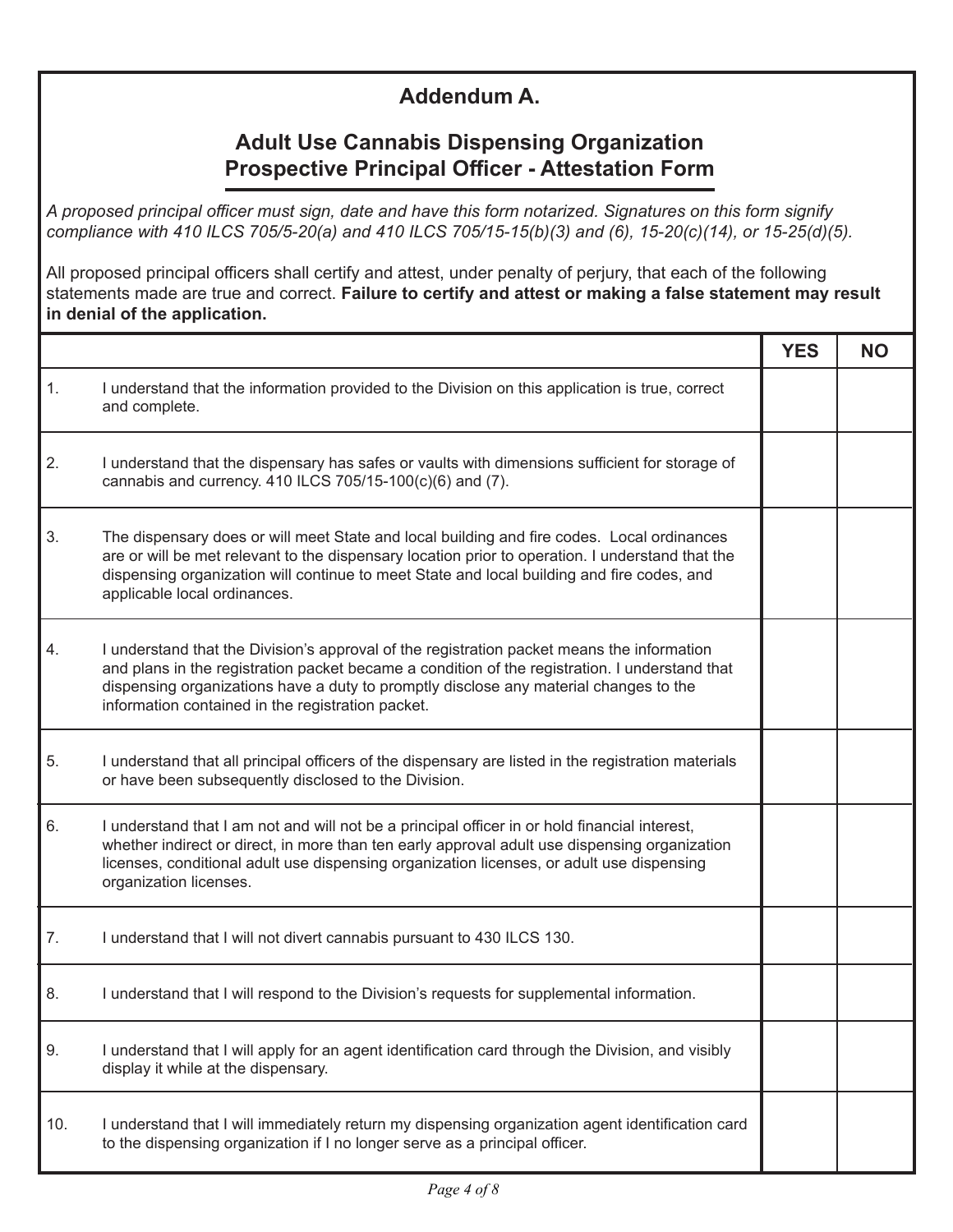|     |                                                                                                                                                                                                                                                                                                                                                                                                                                                                                                                                                                                                                                                         | <b>YES</b> | <b>NO</b> |
|-----|---------------------------------------------------------------------------------------------------------------------------------------------------------------------------------------------------------------------------------------------------------------------------------------------------------------------------------------------------------------------------------------------------------------------------------------------------------------------------------------------------------------------------------------------------------------------------------------------------------------------------------------------------------|------------|-----------|
| 11. | I understand that If I lose my dispensing organization agent identification card, I will ensure<br>the loss is reported to the Department of State Police and the Department of Financial and<br>Professional Regulation immediately upon discovery.                                                                                                                                                                                                                                                                                                                                                                                                    |            |           |
| 12. | In accordance with 20 ILCS 2105-15(g) "The Department shall deny any license application<br>or renewal authorized under any licensing Act administered by the Department to any person<br>who has failed to file a return, or to pay the tax, penalty, or interest shown in a filed return, or<br>to pay any final assessment of tax, penalty, or interest, as required by any tax Act<br>administered by the Illinois Department of Revenue, until such time as the requirement of any<br>such tax Act is satisfied."<br>Are you delinquent in the filing of state taxes? If yes, provide an explanation in the comment<br>section below.<br>Comments: |            |           |
| 13. | In accordance with 5 ILCS 100/10-65(c), applications for renewal of a license or a new license<br>shall include the applicant's Social Security number, and the licensee shall certify, under<br>penalty of perjury, that he or she is not more than 30 days delinquent in complying with a child<br>support order.<br>Are you more than 30 days delinquent in complying with a child support order? If yes, provide<br>an explanation in the comment section below.<br>Comments:                                                                                                                                                                       |            |           |
| 14. | Are you delinquent in the payment of an alimony order? If yes, provide an explanation in the<br>comment section below.<br>Comments:                                                                                                                                                                                                                                                                                                                                                                                                                                                                                                                     |            |           |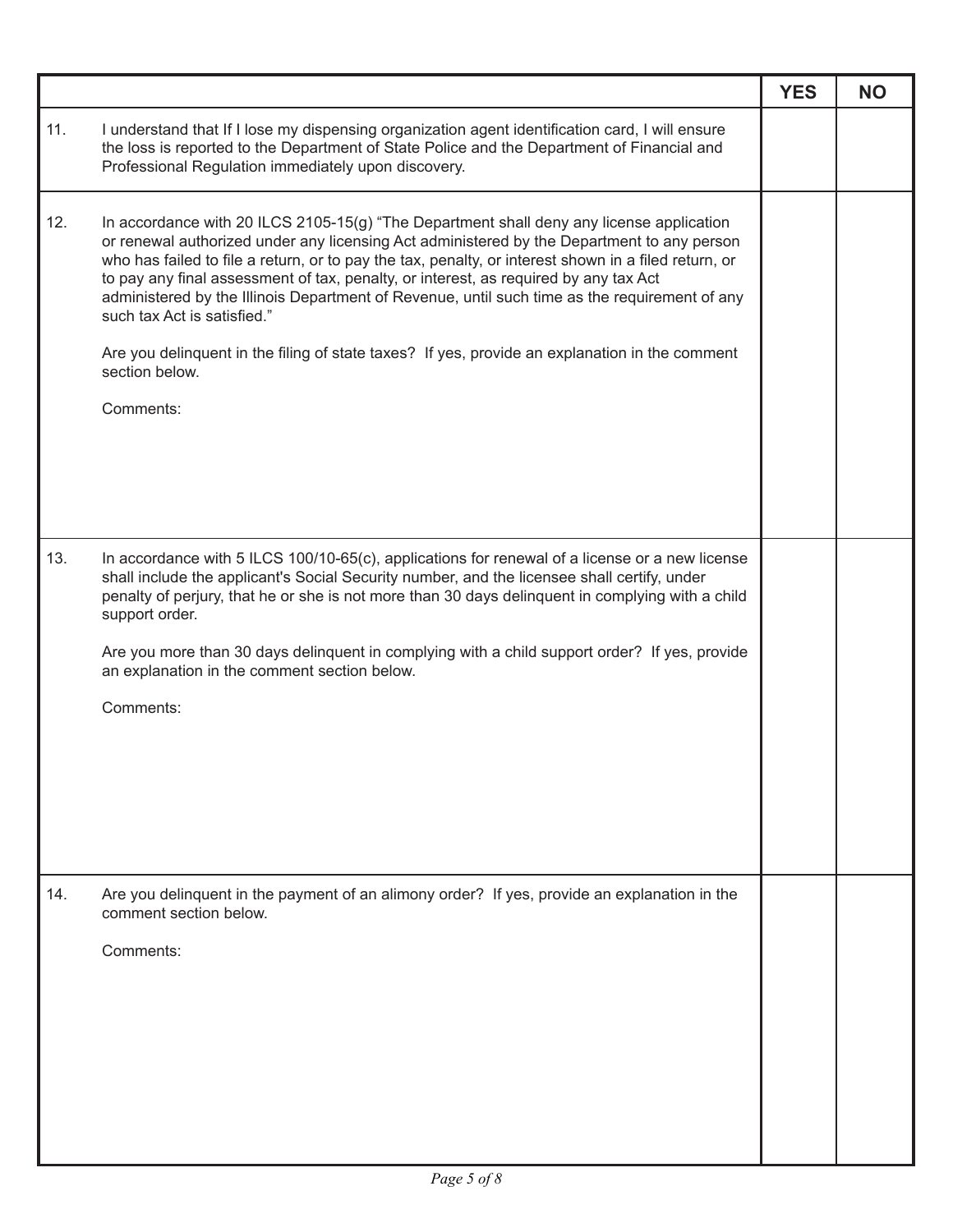|     |                                                                                                                                                                                                                                                                                | <b>YES</b> | <b>NO</b> |
|-----|--------------------------------------------------------------------------------------------------------------------------------------------------------------------------------------------------------------------------------------------------------------------------------|------------|-----------|
| 15. | Have you ever been a principal officer, manager, board member or owner of a registered<br>medical cannabis dispensary or cultivation center in another State? If yes, please state the<br>name of the business and type of facility in the comment section below.              |            |           |
|     | Comments:                                                                                                                                                                                                                                                                      |            |           |
|     |                                                                                                                                                                                                                                                                                |            |           |
|     |                                                                                                                                                                                                                                                                                |            |           |
|     |                                                                                                                                                                                                                                                                                |            |           |
| 16. |                                                                                                                                                                                                                                                                                |            |           |
|     | Were you a principal officer, manager, board member or owner of a cannabis dispensary or<br>cultivation center in Illinois, or another State, that had its registration fined, censured,<br>suspended or revoked? If yes, provide an explanation in the comment section below. |            |           |
|     | Comments:                                                                                                                                                                                                                                                                      |            |           |
|     |                                                                                                                                                                                                                                                                                |            |           |
|     |                                                                                                                                                                                                                                                                                |            |           |
| 17. | If I am a principal officer, manager, board member or owner of a cannabis dispensary or                                                                                                                                                                                        |            |           |
|     | cultivation center in another State, and that dispensary or cultivation center's registration<br>is fined, censured, suspended or revoked, I must immediately disclose the fine, censure,                                                                                      |            |           |
|     | suspension or revocation to the Division. I understand this is a continuing duty as a principal<br>officer. 410 ILCS 705/15-30(f)(3).                                                                                                                                          |            |           |
| 18. | I understand that cannabis is a prohibited Schedule I controlled substance under federal law.                                                                                                                                                                                  |            |           |
| 19. | I understand that participation in the adult use cannabis program is voluntary and permitted<br>only to the extent provided by the strict requirements of the Act and the Administrative Rules.                                                                                |            |           |
| 20. | I understand that growing, distributing or possessing cannabis in any capacity, except through<br>a federally approved research program, is a violation of federal law.                                                                                                        |            |           |
| 21. | I understand that use of cannabis may affect an individual's ability to receive federal or state<br>licensure in other areas.                                                                                                                                                  |            |           |
|     |                                                                                                                                                                                                                                                                                |            |           |
| 22. | I understand that use of cannabis, in tandem with other conduct, may be a violation of State or<br>federal law.                                                                                                                                                                |            |           |
| 23. | I understand that participation in the adult use cannabis program does not authorize any                                                                                                                                                                                       |            |           |
|     | person to violate federal law or State law and, other than as set out in Section 10-25 of the<br>Act, does not provide immunity from or affirmative defense to arrest or prosecution under<br>federal law or State law.                                                        |            |           |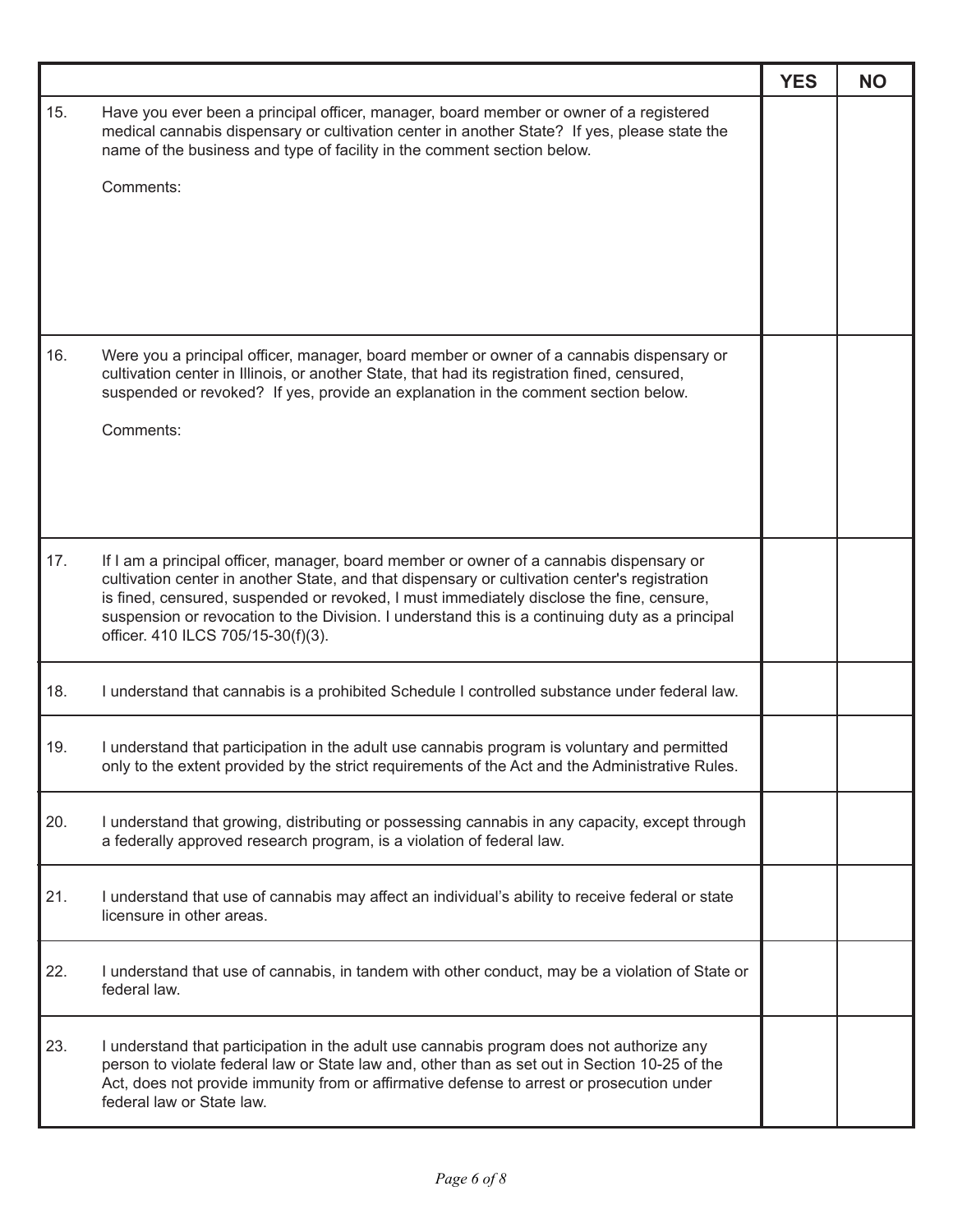|     |                                                                                                                                                                                                                                                                                                                                                                                                                                                                                                                                                                                                                                                                                                                                                                                            | <b>YES</b> | <b>NO</b> |
|-----|--------------------------------------------------------------------------------------------------------------------------------------------------------------------------------------------------------------------------------------------------------------------------------------------------------------------------------------------------------------------------------------------------------------------------------------------------------------------------------------------------------------------------------------------------------------------------------------------------------------------------------------------------------------------------------------------------------------------------------------------------------------------------------------------|------------|-----------|
| 24. | I accept the limitations of liability and the requirement to indemnify, hold harmless and defend<br>the State of Illinois, including:                                                                                                                                                                                                                                                                                                                                                                                                                                                                                                                                                                                                                                                      |            |           |
|     | Limitation of Liability- the State of Illinois shall not be liable to the Dispensing Organization,<br>Dispensing Organization employees, family members purchasers or guest(s) for any damage,<br>injury, accident, loss, compensation or claim, based on, arising out of or resulting from the<br>licensee's participation in the adult use cannabis program, including, but not limited to, the<br>following: arrest, seizure of persons or property, prosecution pursuant to federal laws by<br>federal prosecutors, any fire, robbery, theft, mysterious disappearance or any other casualty,<br>or the actions of any other licensees or persons. This Limitation of Liability provision shall<br>survive expiration or the early termination of the license if a license is granted. |            |           |
|     | I acknowledge that as an applicant in the Cannabis Program, I have actual notice that,<br>notwithstanding any State Law:                                                                                                                                                                                                                                                                                                                                                                                                                                                                                                                                                                                                                                                                   |            |           |
|     | Cannabis is a prohibited Schedule I controlled substance under federal law;                                                                                                                                                                                                                                                                                                                                                                                                                                                                                                                                                                                                                                                                                                                |            |           |
|     | Participation in the cannabis program is permitted only to the extent provided<br>by the strict requirements of the Act and the Division's Administrative Rules;                                                                                                                                                                                                                                                                                                                                                                                                                                                                                                                                                                                                                           |            |           |
|     | Any activity not sanctioned by the Act or the Division's administrative rules may be a<br>violation of State or federal law and could result in arrest, prosecution, conviction or<br>incarceration;                                                                                                                                                                                                                                                                                                                                                                                                                                                                                                                                                                                       |            |           |
|     | Growing, distributing, or possessing cannabis in any capacity, except through a<br>federally-approved research program, is a violation of federal law and could result in<br>arrest, prosecution, conviction, or incarceration;                                                                                                                                                                                                                                                                                                                                                                                                                                                                                                                                                            |            |           |
|     | Use of cannabis may affect an individual's ability to receive federal or State<br>licensure in other areas;                                                                                                                                                                                                                                                                                                                                                                                                                                                                                                                                                                                                                                                                                |            |           |
|     | Use of medical cannabis, in tandem with other conduct, may be a violation of State or<br>federal law and could result in arrest, prosecution, conviction, or incarceration;                                                                                                                                                                                                                                                                                                                                                                                                                                                                                                                                                                                                                |            |           |
|     | Participation in the adult use cannabis program does not authorize any person to<br>violate federal law or State law and, other than as set out in 410 ILCS 130/25, does<br>not provide immunity from or affirmative defense to arrest or prosecution under federal<br>law or State law; and                                                                                                                                                                                                                                                                                                                                                                                                                                                                                               |            |           |
|     | Applicants shall indemnify, hold harmless, and defend the State of Illinois for any and<br>all civil or criminal penalties resulting from participation in the program.                                                                                                                                                                                                                                                                                                                                                                                                                                                                                                                                                                                                                    |            |           |
|     |                                                                                                                                                                                                                                                                                                                                                                                                                                                                                                                                                                                                                                                                                                                                                                                            |            |           |
|     |                                                                                                                                                                                                                                                                                                                                                                                                                                                                                                                                                                                                                                                                                                                                                                                            |            |           |
|     |                                                                                                                                                                                                                                                                                                                                                                                                                                                                                                                                                                                                                                                                                                                                                                                            |            |           |
|     |                                                                                                                                                                                                                                                                                                                                                                                                                                                                                                                                                                                                                                                                                                                                                                                            |            |           |
|     |                                                                                                                                                                                                                                                                                                                                                                                                                                                                                                                                                                                                                                                                                                                                                                                            |            |           |